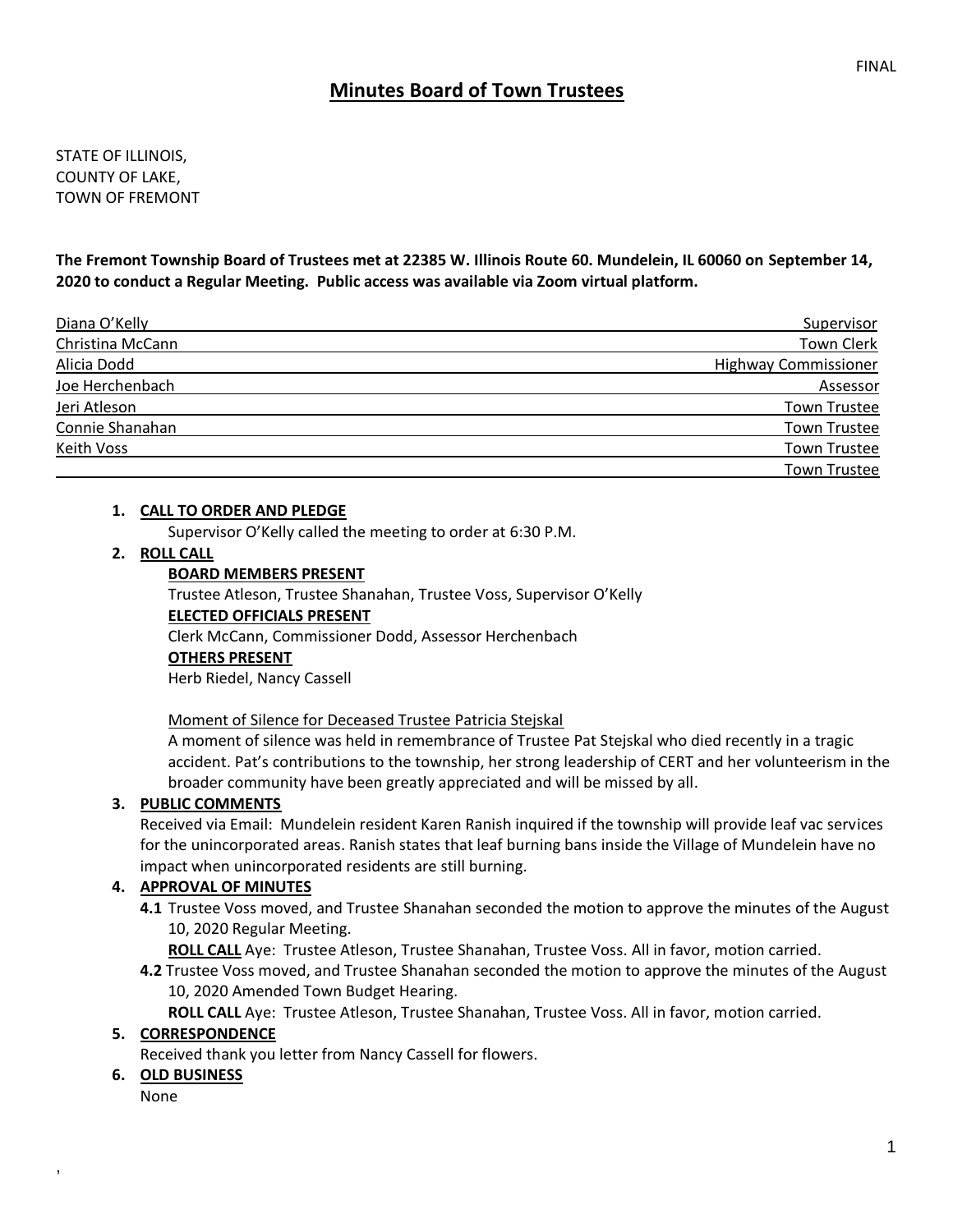## **7. NEW BUSINESS**

### **7.1 Elected Official Compensation & Benefits for 2021-2025 Term**

• Trustee Shanahan moved and Trustee Voss seconded the motion to adopt Fremont Township Ordinance No. 279 - Setting Compensation of Township Officials for the Four-year Term beginning May 17, 2021.

Discussion

Supervisor O'Kelly and Trustee Shanahan reviewed township salary surveys and a variety of job-related factors and Trustee Shanahan presented the following recommendations to the Board:

**Supervisor** - Salary has been frozen the previous two terms. Recommending a slight increase. Setting Supervisor's salary at \$74,000.00 for all four years, in line with surrounding townships.

**Assessor** - Current salary is far below surrounding townships. Recommending an increase. Setting Assessor's salary at \$75,000.00 for all years.

**Highway Commissioner** – Recommending a small increase. Setting Hwy. Comm. salary at \$86,000.00 for all four years.

**Clerk** – Recommending setting Clerk's salary at current rate of \$28,475.43 for all four years.

**Trustees** – Recommending setting Trustee salaries at current rate of \$4289.80 for all four years. **ROLL CALL**

**Aye: Trustee Atleson, Trustee Shanahan, Trustee Voss, Supervisor O'Kelly. All in favor, motion carried.** 

Ordinance No. 279 will be posted for public inspection at the township and on the township's website transparency portal.

## **8. PARKS REPORT**

Parks Manager Herb Riedel reported the following:

- Found out today that there will be a small Flag Football season starting soon and running into mid Oct. Will work with the Stallions to make sure that we have proper Covid-19 Paperwork
- Lots of irrigation repairs due to the amount of irrigating that we have been doing
- Scoreboard repairs to Ivanhoe Field and small baseball field at Behm. Converted to wireless as well
- Had a meeting today with a company that specializes in surface coatings so that we can get an idea of where our pickle ball coating stands and what an estimated cost will be to redo. Will hopefully have info for the October budget meeting
- Will also meet with a contractor to get a cost for the curtain drain and storm sewer work project that we had planned with the highway department. Will hopefully have info for the Oct. budget meeting.
- Sidewalk repairs are set as well. Lower sidewalks are set for Sept 24th and 25th. Upper sidewalks are set for Oct 1st and 2nd. Weather dependent of course
- New truck (2020 Ford F550/Dump Truck Chassis) that was expected to be delivered sometime in May is now set for early to mid-November this is due to Ford shutting down there production on new chassis so that they could help out with the Covid-19 situation

## **9. CERT REPORT**

,

CERT members will meet soon to discuss the group's future.

## **10. COMMUNITY GARDEN REPORT**

Alicia and Char think it would be a nice idea to honor Pat's memory by planting an all-white flower bed near the shallow creek in the garden. Everyone agreed that is a very nice and befitting idea.

## **11. ELECTED OFFICIALS' REPORT**

Assessor Joe Herchenbach reported the following:

- Done with 30-day window for assessment appeals
- The public was cooperative about making appointments
- The number of appeals (538) was down from last year (600)
- Anticipate we will get through the Board of Review hearings quickly
- All hearings will be held via Zoom during the Pandemic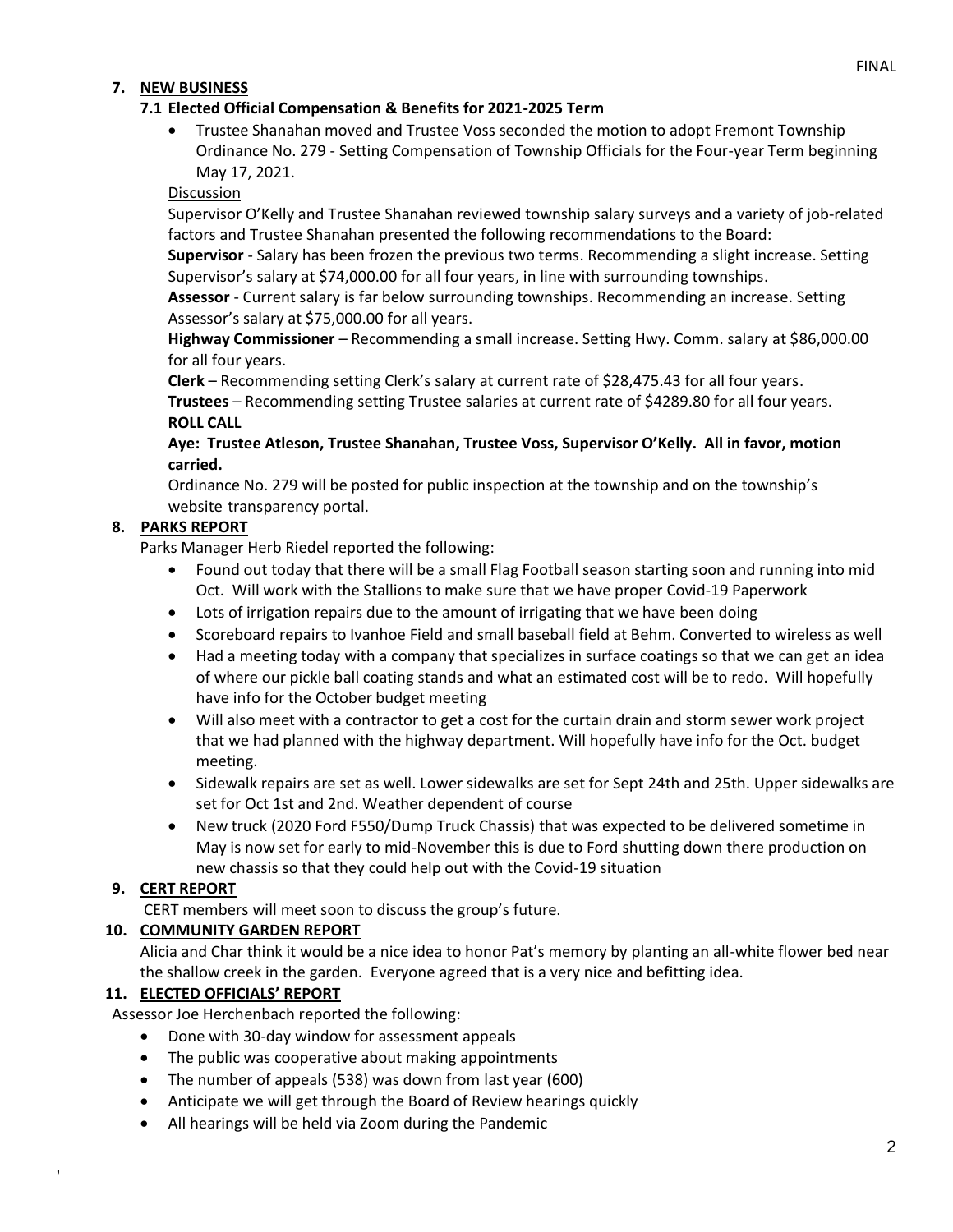• The presence of a full-time Assessor has reduced overtime hours and staff is appreciative

# **Clerk**

Clerk McCann Reported the Following:

- FOIA Request for information from Assessor – responded Request for communications between Highway Dept. and Countryside Lake Assoc – Responded
- Amended Town Budget held hearing and filed with County Clerk
- Attended local election training for April 6, 2021 Consolidated Election
	- 1. 2021 Candidate's Guide is available at ISBE website: elections.il.gov
	- 2. Nominating petitions for township offices can be picked up at my office beginning September 21 and can be circulated on September 22, 2020
	- 3. Petition packets must be filed with the township clerk between December 14-21, 2020
- Worked with Hwy. Comm. on a couple of Resolutions and an Ordinance prepared, filed and published
- Still waiting for Impact Technology to schedule network analysis
- Last day to register at township with a Deputy Registrar is October  $6^{th}$  encouraging online registration
- Early voting at the township begins on October 19 and ends on Nov.  $1<sup>st</sup>$

# **Highway Commissioner**

Highway Commissioner Dodd reported the following:

- Thanks everyone for working well together, missed being able to tell Pat that
- Adopted an Ordinance for Overweight Vehicles which includes charges reasonable permit fees
- Adopted a Golf Cart Ordinance for Oak Terrace and will get permits for signage from County
- Acquired two pieces of property for \$250.00 each to be used for stormwater management through the Lake County Delinquent Tax Sale
- Met with TOIRMA lawyer regarding the Erhart Rd., culvert
- Purchased and installed two radar signs. Both are cloud based with auto reports on speeds
- Seeking grant funding for drainage project at Forest and Fairview in West Shore Park
- Ventilation system has been installed in new building
- Purchased road analysis software all township roads will be analyzed every 5 years with a goal toward developing a realistic and cost-effective maintenance plan
- Repaired basin in North Shore Hills
- Surveyed Chevy Chase bike path for maintenance appears to be in good shape Sylvan Lake Dam

Received IDNR permit for Sylvan Lake Dam. Neither the inspection engineer nor the IDNR are concerned about a catastrophic failure of the dam. The biggest fear would be over-topping the road. Both feel waiting 3-5 years to approach the project is O.K.

# **Supervisor**

,

Supervisor O'Kelly reported the following:

- Shredding event was obviously needed. The truck filled up earlier than usual and traffic management was an issue
- Attended Housing Authority Meeting mortgage assistance program was a disappointment because residents are put in a pool
- Met with Darrell Kuntz at Lake County Department of Transportation regarding finalizing property transfer
- Met with Chris Seidner regarding CERT
- Met with Pat's roommate Nancy Cassell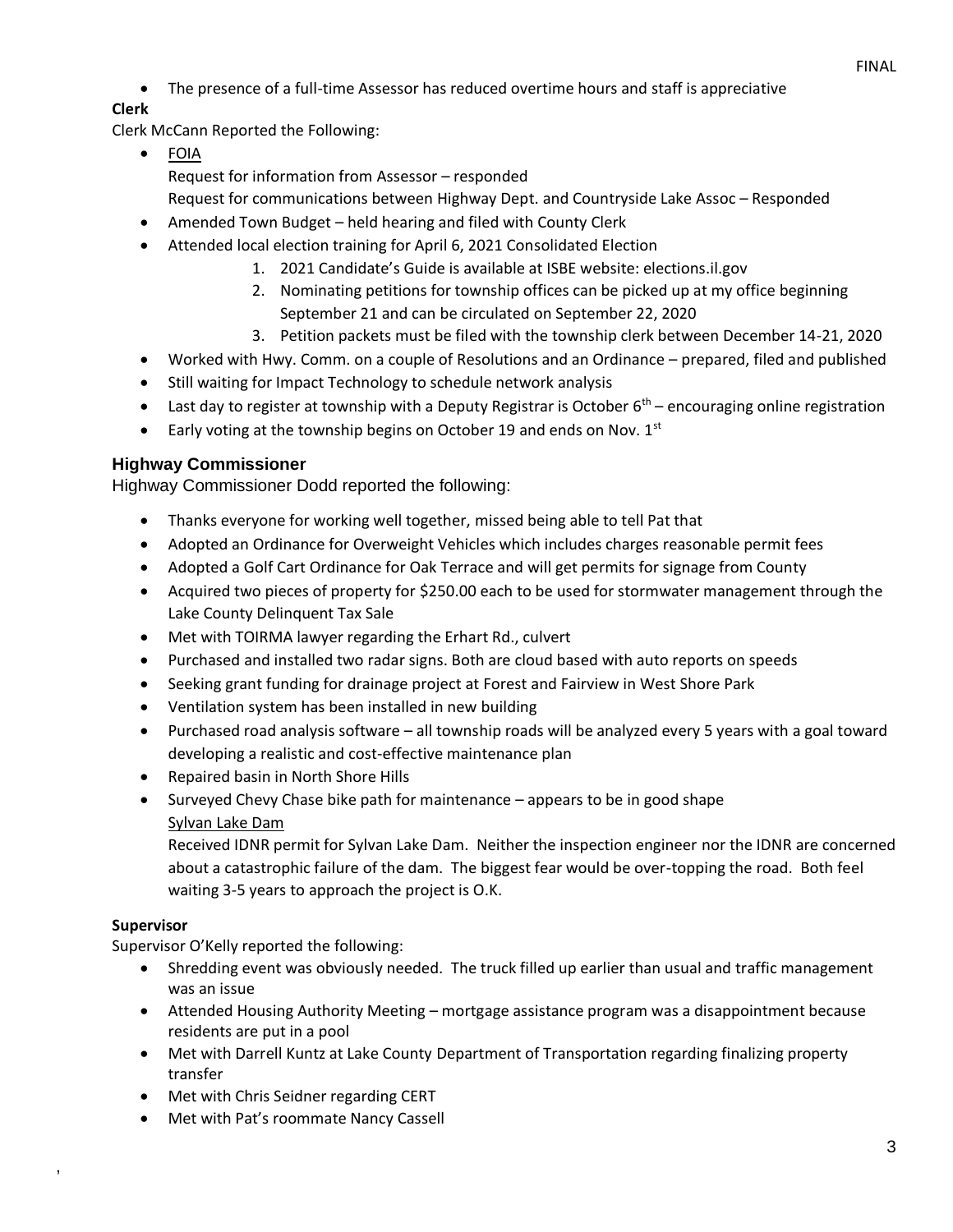- Held discussions with Mike Warner at stormwater management
- Met with Nick Dollenmaier regarding vacant trustee position
- Meeting with Chris Kosinski regarding Medicare review appointments
- Expended first funds from Lake County Coronavirus grant
- Delivered food to homebound seniors, diapers to Wauconda diaper bank and donations to the pregnancy center
- Scheduling meeting with Groot regarding fall leaf pick-ups

**Trustees** – No Reports

### **12. GA/EA/FOOD PANTRY REPORT**

Supervisor O'Kelly reported the following statistics for August 2020:

- No GA Clients
- No EA Clients
- 68 food pantry clients
- 20 Liheap applications
- 5 Benefit Access applications
- 1 IDHS-SNAP & Medicaid applications
- 2 RTA Pass applications
- 13 Diaper bank distributions
- 108 School Supply distributions

### **13. PUBLIC COMMENTS**

None

,

### **14. APPROVAL OF BILLS**

• Trustee Voss moved and Trustee Shanahan seconded the motion to rescind Audit and Approval amounts for payment of August 10, 2020 Road and Bridge Fund, Permanent Road Fund, General Town Fund and General Assistance Fund due to incorrect amounts.

### **ROLL CALL**

**Aye: Trustee Atleson, Trustee Shanahan, Trustee Voss, Supervisor O'Kelly. All in favor, motion carried.**

• Trustee Voss moved and Trustee Shanahan seconded the motion to Audit and Approve for payment of the following amounts for August 10, 2020:

Road and Bridge Fund in the amount of **\$4672.63** Permanent Road Fund in the amount of **\$102,748.87** General Town Fund in the amount of **\$90,803.48** General Assistance Fund in the amount of **\$6677.58 ROLL CALL**

**Aye: Trustee Atleson, Trustee Shanahan, Trustee Voss, Supervisor O'Kelly. All in favor, motion carried.**

• Trustee Shanahan moved and Trustee Voss seconded the motion to Audit and Approve for payment of the following amounts for September 14, 2020:

Road and Bridge Fund in the amount of **\$4119.86** Permanent Road Fund in the amount of **\$124,246.51** And General Town Fund in the amount of **\$89,126.72 ROLL CALL Aye: Trustee Atleson, Trustee Shanahan, Trustee Voss**

• Trustee Shanahan moved and Trustee Voss seconded the motion to Audit and approve for payment of General Assistance Fund in the amount of **\$6929.14**